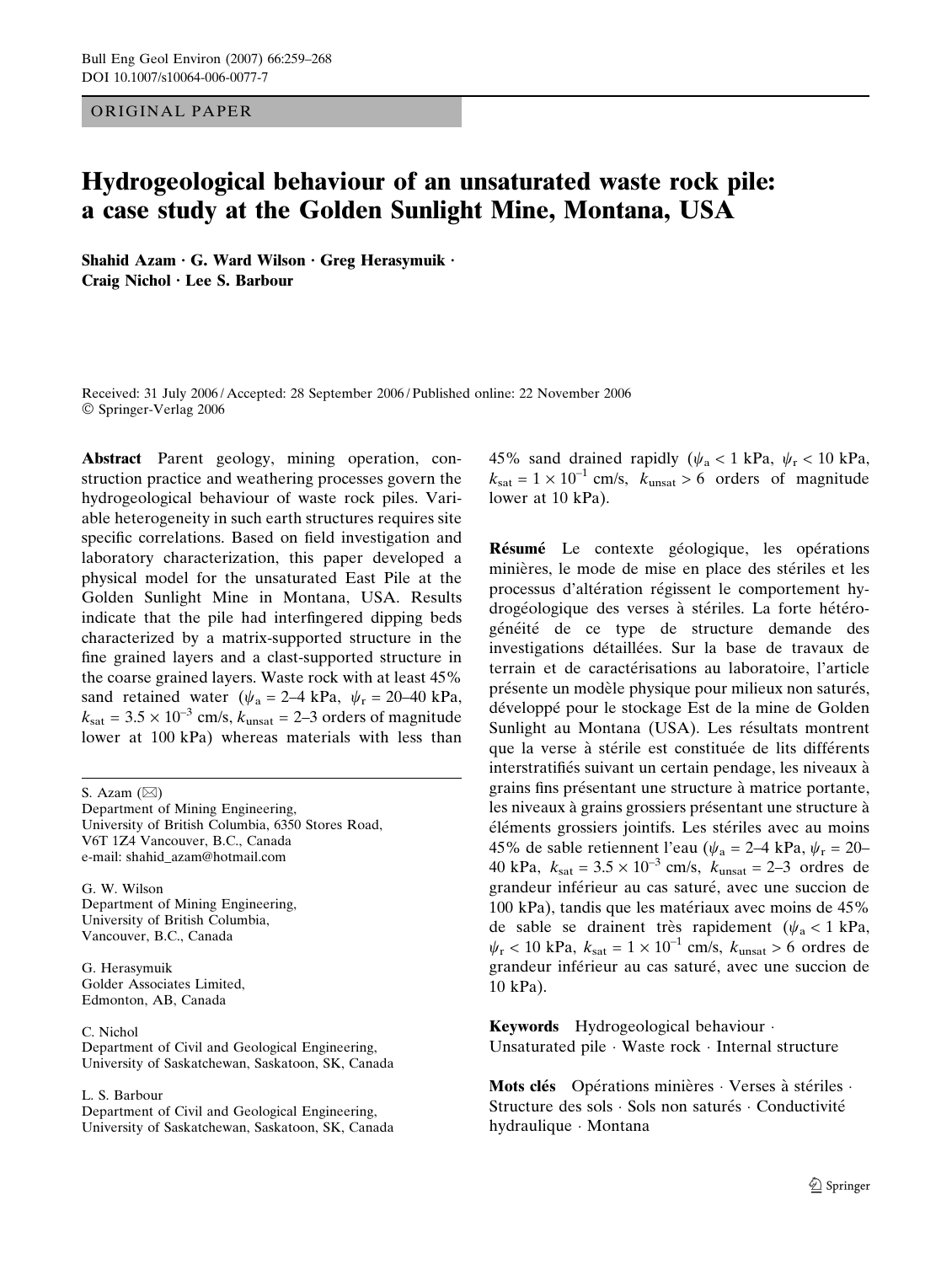# Introduction

Knowledge of the hydrogeological behaviour of soil and rock masses is indispensable in developing sustainable (cost effective, environment friendly, socially viable) solutions for metal leaching and acid rock drainage (Azam [2000\)](#page-8-0). This is particularly true for large-scale mining operations where huge quantities of waste rock with no economic value are generated as a by-product over a number of years (Wickland and Wilson [2005](#page-9-0)). The waste rock comprises of low-grade and barren materials which have to be excavated to access the underlying metal-rich ore body. During active mining, the intact rocks from different geological facies are broken down to various degrees by blasting and sequentionally deposited along a hillside. The conventional pile construction method, known as end dumping, results in material segregation as the coarse chunks travel longer distances than the fine particles (Herasymuik et al. [2006\)](#page-8-0). As the pile face advances, the heterogeneity within the pile gradually increases owing to repetitive trafficking of heavy machinery. The internal configuration of the deposited material evolves over time due to physical and chemical weathering under the prevalent climatic conditions (Molson et al. [2005\)](#page-8-0). This internal structure governs the hydrogeological behaviour of the man-made earth structure.

The heterogeneity of waste rock piles has been recently recognized in several studies, for example those focusing on field monitoring (Morin et al. [1994\)](#page-8-0), largescale testing (Nichol et al. [2000\)](#page-8-0) and numerical modelling (Fala et al. [2003\)](#page-8-0). Whereas most studies have consistently postulated that the spatial variability of materials contributes to the presence of preferential water flow paths in the piles, a generalized physical model describing waste rock hydrogeology does not exist. This is because the internal structure of waste rock piles is influenced by several factors including: (1) parent geology (material properties and mineral composition); (2) mining operation (blasting and sequencing); (3) construction practice (transportation and dumping); and (4) climatic conditions (temperature and precipitation). Lefebvre et al. [\(2001](#page-8-0)) compared the physicochemical properties of two waste rock piles: Doyon (Canada) and Nordhalde (Germany). These authors found significant variations between the two piles and developed separate models to explain the observed water flow. Clearly, material heterogeneity and the resulting hydrogeological behaviour in waste rock piles is site specific.

This paper presents the hydrogeological behaviour of a waste rock pile at the Golden Sunlight Mine in Montana, USA. Field investigation and laboratory characterization were used to describe the unsaturated pile. Physical appearance, water content, temperature and dry density were directly determined in the field. Laboratory characterization included the determination of grain size distribution, soil water characteristic curve (SWCC) and saturated hydraulic conductivity  $(k<sub>sat</sub>)$  thereby estimating the hydraulic conductivity functions. Results were combined to develop a physical model for the East Pile.

## Site description

The Golden Sunlight Mine is an open pit gold mine located at latitude  $46^{\circ}$ N and longitude 112 $^{\circ}$ W in south western Montana, USA. The mine site lies on the eastern flank of a fault-bounded mountain range known as the Bull Mountains. Mine development began in 1982 and construction of waste rock piles was initiated almost simultaneously. The waste rock deposition reactivated an ancient low-angle slip in the underlying pre-sheared clay and affected an area of more than 3 km<sup>2</sup>. Operations were suspended in the summer of 1994 to undertake remedial measures. The removal of 15 million tons of overburden waste rock stopped the slip block movement and operations resumed in early 1995. Remedial excavations also provided access to in situ waste rock that ranged from recently deposited to several years old. Field investigations were conducted from September 1994 through February 1995.

The East Pile was constructed by end dumping the waste rock from several platforms directly along an existing hillside. Haul trucks were used to dump the waste and the surface was levelled by pushing the deposited material using bulldozers. The pile front gradually advanced as the waste material was allowed to run downslope at the angle of repose (measured as 38-). Based on configuration, the pile is categorized as a terraced side valley pile as defined by Taylor and Greenwood ([1985\)](#page-9-0).

The geology of the mine site includes Proterozoic clastic sedimentary rock which was intensively intruded by latite magma during the Cretaceous. The East Pile lithology primarily comprises shale and latite porphyry rocks with massive dissemination of sulphide minerals; mafic rocks such as potassic trachybasalts and basaltic andesites and lamprophyry are also present. According to Herasymuik et al. ([2006\)](#page-8-0), the unoxidized rock contains 2–5% pyritic sulphur and has negligible neutralizing capacity.

South western Montana falls within the Semi Arid (BSk) climate according to the Köppen Climate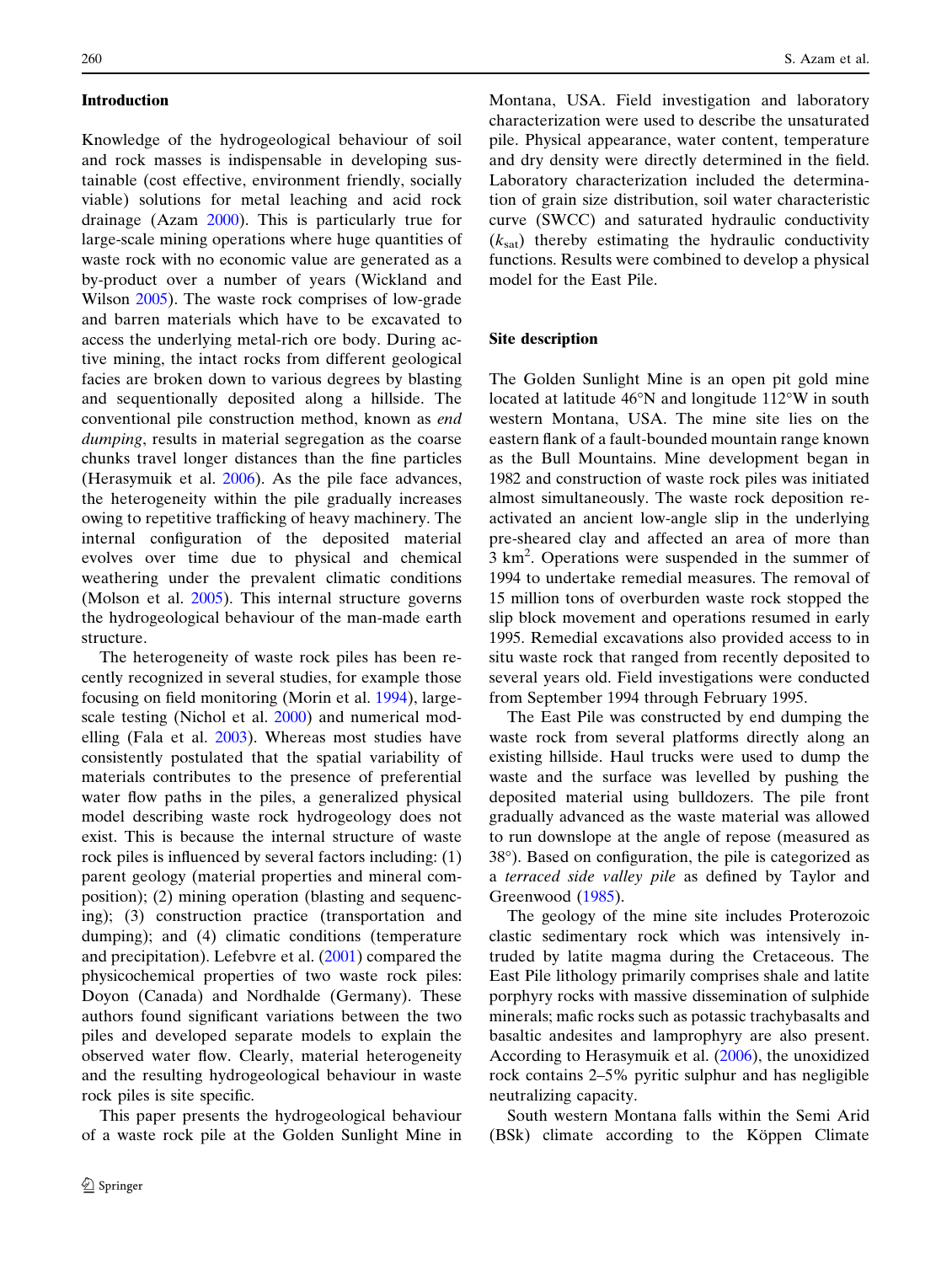Classification. The average annual rainfall at the mine site is 240 mm, of which more than 75% falls between April and September; the average annual pan evaporation equals 1,050 mm (Newman [1999\)](#page-8-0). Typical temperature fluctuations of the continental climate are locally buffered by Pacific air masses, cool air movement from the Rocky Mountains into the valleys and mountain shielding. The average annual temperature is  $7^{\circ}$ C but varies over a wide range of  $-40^{\circ}$ C to +38 $^{\circ}$ C. Ground freezing at the mine site can occur from September to early June. The relative humidity averages 50% during summer and can increase up to 65% during winter months. According to Azam ([2000\)](#page-8-0), fluctuating temperature and relative humidity in semi arid climates lead to variations in the behaviour of soil deposits. Swanson ([1995\)](#page-9-0) estimated the annual net infiltration through uncovered waste rock piles to be between 20 and 100 mm.

# Research program

The research program comprised two main parts. Field investigations were conducted to determine the texture and internal structure as well as water and temperature distribution in the East Pile. Laboratory characterization focused on the determination of grain size distribution, SWCC, and  $k_{\text{sat}}$  thereby estimating the hydraulic conductivity functions.

The field investigations carried out during the remedial excavation were initiated at the pile surface  $(1,682.5 \text{ m } (5,520 \text{ ft}) \text{ a.m.s.}$ ] and continued down to 1,634 m (5,360 ft) a.m.s.l in 18 m high benches. Simultaneously, 29 test pits (3.0–4.6 m deep) were excavated on four separate benches along two north-south and two east-west transect lines, all of which were routinely surveyed. Using a Kobelco tracked mounted hoe and D8 CAT, the near wall of each test pit was angled and the far wall left vertical. The inclined surface was used as an access for personnel and equipment to and from the test pit whereas logging and sampling were carried out in the vertical face. The exposed stratigraphy in each test pit was recorded as a function of grain size and colour change and the conspicuous layers were photographed and logged with respect to their physical appearance: texture, structure, degree of voids infilling, weathering state and strike/dip angle.

Water content was measured according to the ASTM Standard Test Methods for Laboratory Determination of Water (Moisture) Content of Soil and Rock by Mass (D2216-05). A total of 242 representative samples were retrieved from selected locations in the test pits using 250 mL plastic bottles, which were immediately sealed to preserve the field moisture. The in situ temperature was directly measured using a portable digital indicator (Vaisala HMI 31). The probe was inserted into a pre-drilled hole, sealed in place and allowed to equilibrate. The in situ dry density was measured according to the ASTM Standard Test Methods for Density of Soil and Rock in Place by the Sand Replacement Method in a Test Pit (D4914-99).

Laboratory characterization was conducted on waste rock obtained from the various test pits. With the exception of very coarse material, two bulk samples were retrieved from selected layers providing 242 airdried samples (weighing in excess of 2,100 kg). The grain size distribution was determined according to the ASTM Standard Test Method for Sieve Analysis of Fine and Coarse Aggregates (C136-05). Based on grain size distribution, five representative waste rock samples were selected for detailed laboratory testing.

The SWCC test was conducted according to the ASTM Standard Test Method for Capillary Moisture Relationships for Coarse and Medium Textured Soils by Porous Plate Apparatus (D2325-68, re-approved 2000). A large pressure plate (156 mm internal diameter and 178 mm high) with a high air-entry ceramic disk was used to determine the drying SWCC. Each sample was placed in the cell in a saturated state and incrementally drained by applying a pre-determined air pressure through an inlet tube. The matric suction was equal to the pressure difference across the airwater interface. Water flow through the sample and the ceramic disk was initially rapid and gradually decreased with time. When the flow ceased, the measurement of water volume under the applied matric suction was stopped and the air pressure was increased to the next higher value. At 100 kPa matric suction the sample was dismantled and the final water content determined by oven drying.

The  $k_{\text{sat}}$  was determined according to the ASTM Standard Test Method for Permeability of Granular Soils (Constant Head) (D2434-68(2000)). The tests were conducted on three of the five selected samples containing at least 45% material finer than 4.75 mm. The other two samples were too coarse and therefore not compatible with the small size (73 mm internal diameter and 168 mm high) of the constant head permeameter. Such tests would have yielded erroneous results unsuitable for meaningful interpretation.

# Field investigations

A visual inspection of waste rock at the East Pile indicated typical material segregation, with the grain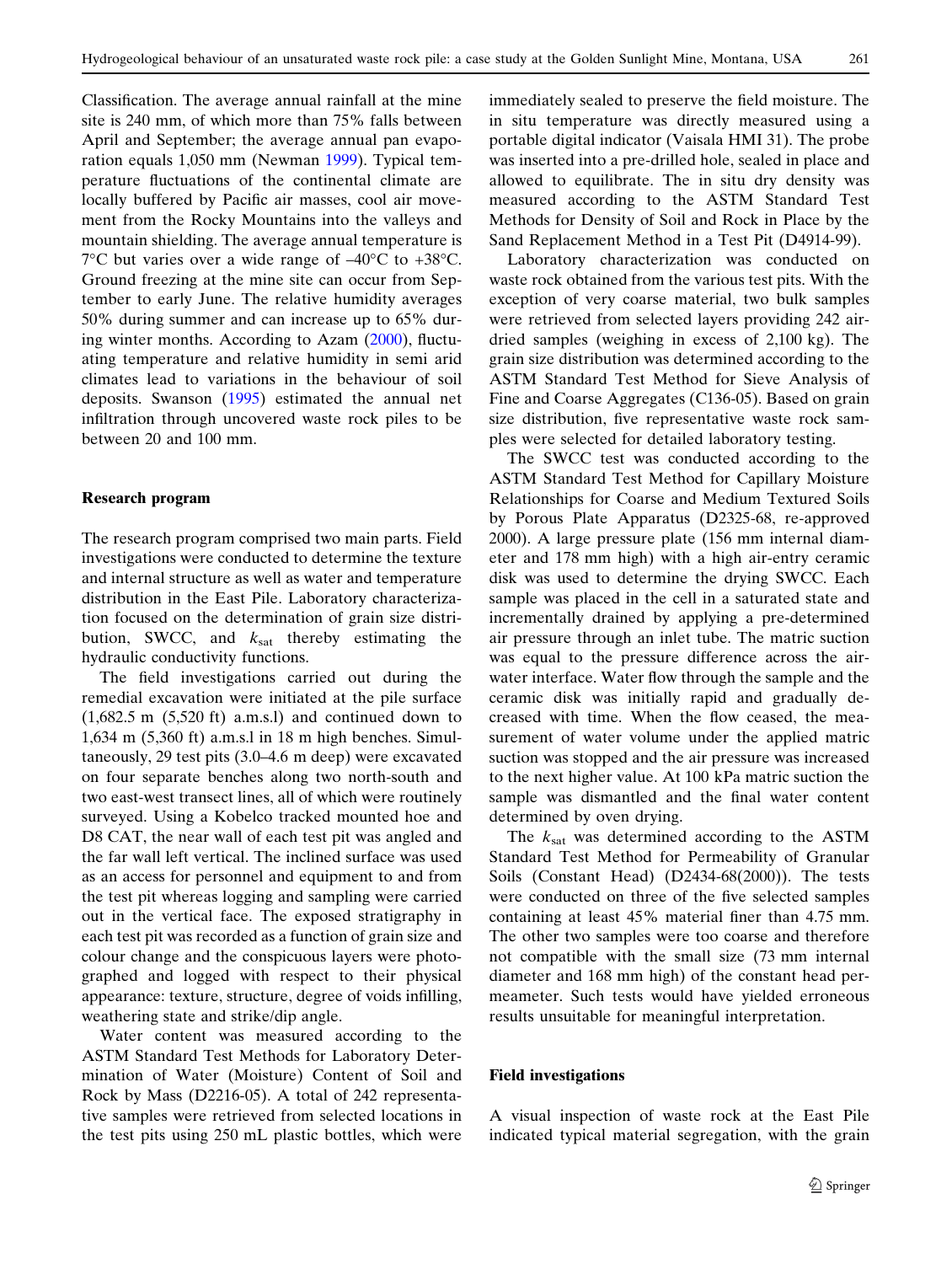size increasing with depth leading to the formation of a distinct rubble zone at the base of successive lifts. Figure 1 gives the texture of the waste rock at the East Pile. At the pile scale (A), compacted horizontal layers were commonly found at the top of each 18 m high bench where heavy equipment trafficking caused particle break down in the placed material. Layers inclined at the angle of repose  $(38^{\circ})$  were observed below the pile platforms. Attributed to gravity sorting and material intermixing, these layers varied in thickness from 100 mm to 2 m. At the bench scale (B), multiple inter-fingered dipping beds were distinguishable because of variation in grain size, texture, colour and composition. Continuous beds extending from the surface to the pile toe were generally absent in the investigated waste rock pile.

Figure 2 presents the internal structure of the East Pile. The deeply embedded material (A) appeared to have undergone excessive weathering compared to that on the outer rim of the pile. A grain size larger than 25 mm was associated with latite (near hammer in Fig. 2) that is relatively more resistant to weathering. The relatively smaller grain size was related to the oxidation of shale (upper layer). The freshly deposited fine-grained shale (B) completely lacked a coherent structure and ferric hydroxide staining was virtually absent in the waste rock. At the time of placement, the shale exhibits a fairly uniform grain size distribution that gradually weathers to a much finer material (Morin et al. [1994\)](#page-8-0). The variable degree of weathering increased spatial heterogeneity within the pile and the internal structure of the waste rock could be divided into two distinct types (Nichol et al. [2000](#page-8-0)). A clast supported structure was mainly observed in the coarse grained material due to the large voids that were devoid of fines. Conversely, silt and fine sand filled the voids between the larger clasts and formed a matrixsupported structure in the fine grained layers.

Figure [3](#page-4-0) gives the measured water content versus depth below ground in the East Pile. A relatively high water content (4–14%) existed in the upper 3 m of the pile and a lower water content  $(3 \pm 1\%)$  in subsequent benches up to a depth of 42 m. The median of the observed data is envisaged to gradually decrease and eventually convert to a near vertical line (representing 1–2% water) from 42 to 85 m. The figure suggests the



Fig. 1 Material texture in the East Pile: a pile scale; and b bench scale



Fig. 2 Internal structure of the East Pile: a embedded material; and b fresh material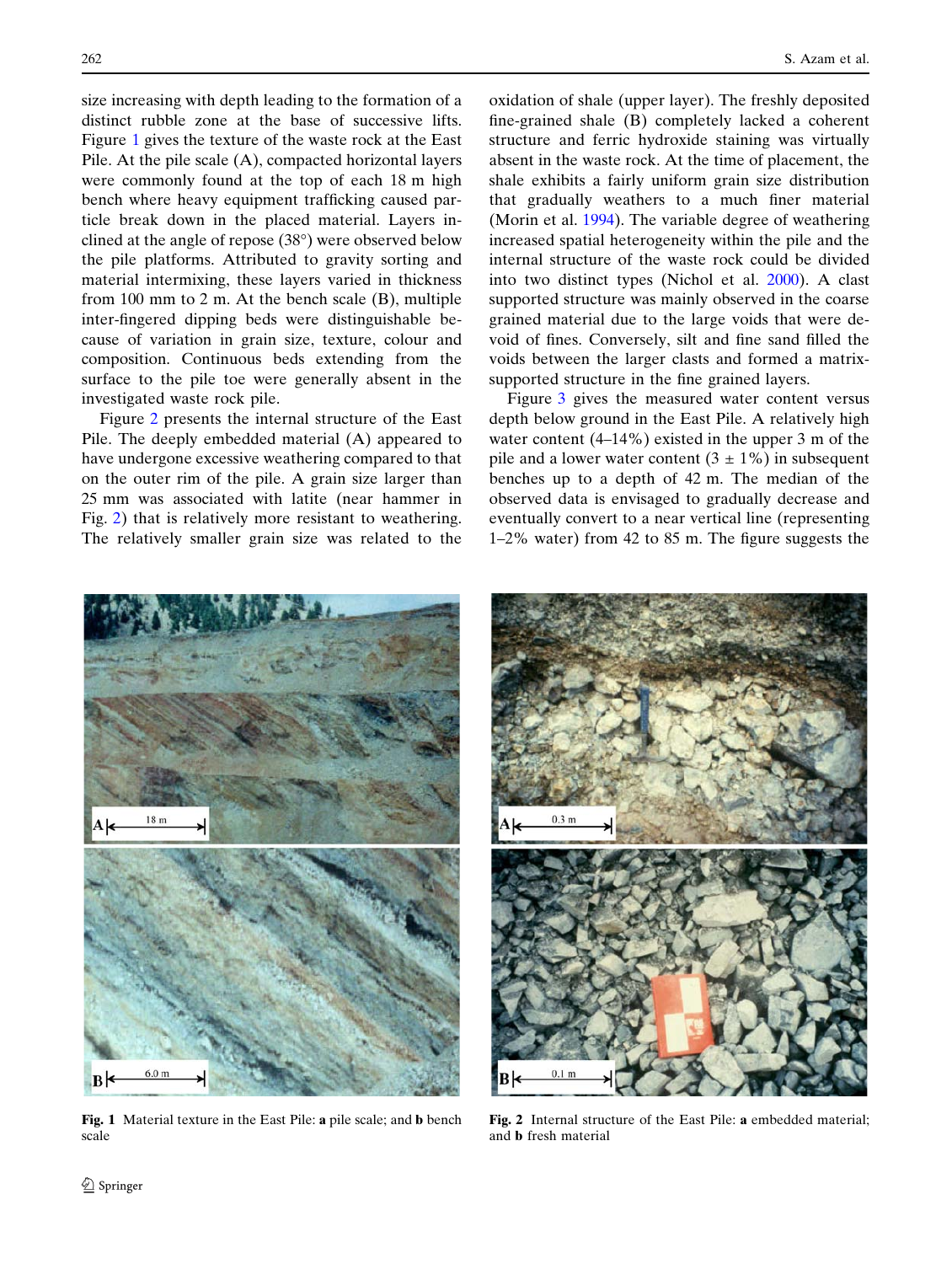<span id="page-4-0"></span>presence of a wetting front from the surface down within the pile. The measured water content in the surface layer corresponds to the estimated value of about 3% water content for fresh waste rock (Swanson [1995\)](#page-9-0). The desiccation of waste rock with depth is attributed to water escape through venting, water consumption during pyrite oxidation and a low recharge in the semi-arid climate of the area (Lefebvre et al. [2001](#page-8-0)).

The in situ dry density measured between 1,500 kg/  $m<sup>3</sup>$  and 2,100 kg/m<sup>3</sup>, with an average of 1,900 kg/m<sup>3</sup>. The measurements were only possible in the areas of fine waste rock and do not capture the full range of possible densities within the pile. The in situ dry density of the materials was used to prepare samples for the determination of  $k_{\text{sat}}$ .

Figure 4 plots the measured temperature as a function of depth below the surface in the East Pile. The average temperature in the upper 3 m was found to be  $30^{\circ}$ C and gradually decreased to about  $10^{\circ}$ C at a depth of 60 m. During the entire 6 month long field investigation, the observed average exceeded the annual average air temperature  $(7^{\circ}C)$ . This is attributed to exothermic reactions associated with mineral oxidation within the pile (Molson et al. [2005\)](#page-8-0). The temperature gradient governed the movement of water vapour through the East Pile, as highlighted by the venting of high temperature (37–58°C) and moist (100% RH) air at a depth of 25 m from a coarse grained layer. The upward movement of vaporized water significantly affects water distribution within waste rock piles (Fala et al. [2003\)](#page-8-0). Water recycling due to vapour transport from the bottom up hampered the advancement of a wetting front in the East Pile.



Fig. 3 Measured water content profile, East Pile



Fig. 4 Measured temperature profile, East Pile

## Material characterization

Figure 5 gives the grain size distribution of the waste rock samples. The various grain sizes were defined as follows: fine sand (0.075–0.425 mm); medium sand (0.425–2.0 mm); coarse sand (2.0–4.75 mm); fine gravel (4.75–19 mm); coarse gravel (19–75 mm); and cobbles (75–300 mm). The investigated waste rock samples varied from gravelly sands (U, upper limit) to gravelly cobbles (L, lower limit). The latter limit of the investigated samples was not essentially the limit for the in situ waste rock materials because boulders larger than 100 mm were excluded from laboratory tests due to sampling difficulty. To determine the transition from a soil-like behaviour to a rock-like behaviour, five waste rock samples adjacent to the upper limit of the envelope were selected for detailed material characterization. This selection was based on the percentage of material passing the ASTM Sieve No. 4 (4.75 mm),



Fig. 5 Grain size distribution of waste rock samples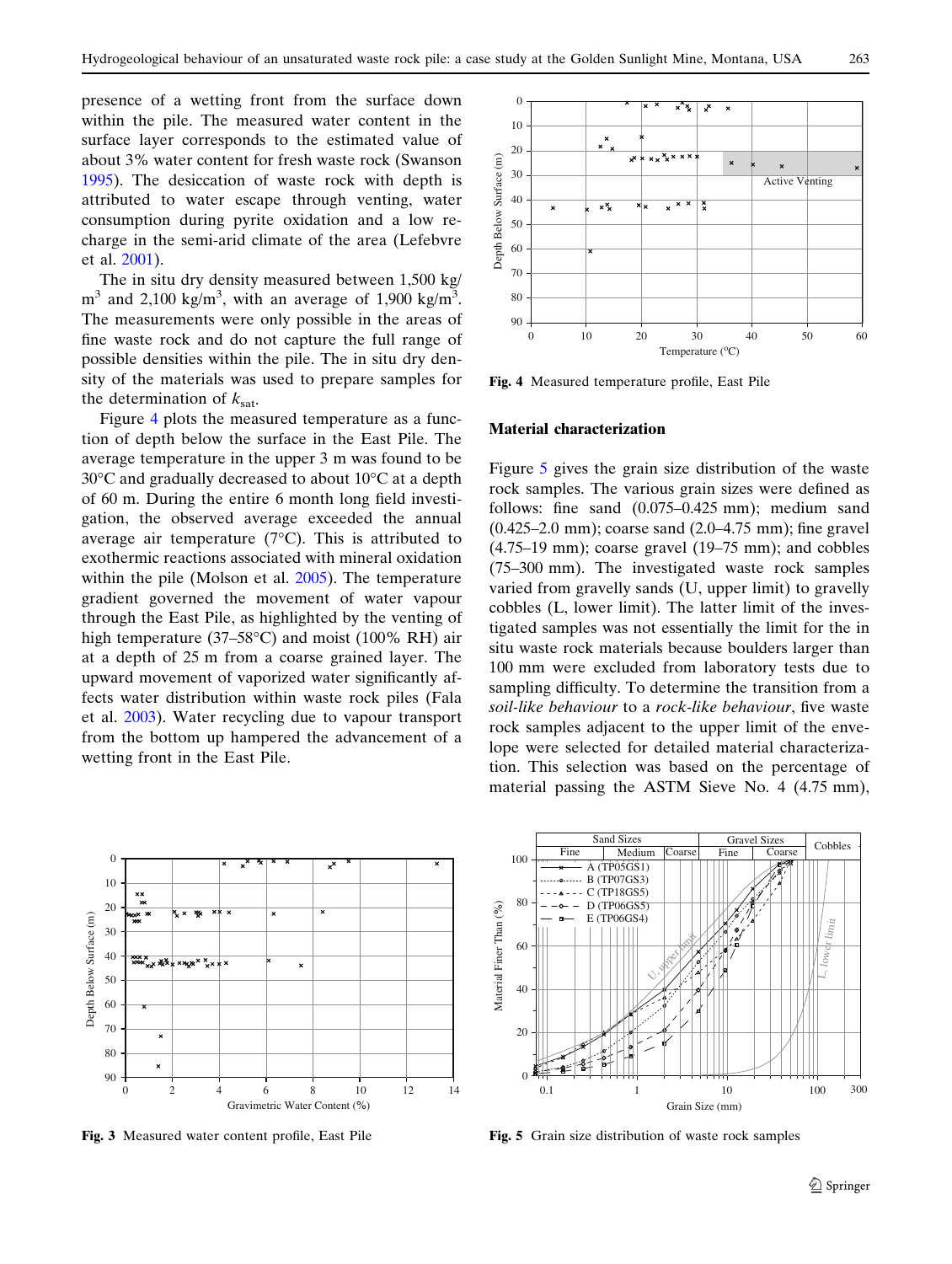<span id="page-5-0"></span>which marks the boundary between gravel and sand sizes. The selected samples, designated as A, B, C, D, and E, contained 57, 53, 48, 40, and 30% material finer than 4.75 mm, respectively.

Table 1 summarizes the grain size distribution analyses for the selected waste rock samples. The material fraction finer than 4.75 mm was used along with the coefficient of curvature  $(C_c)$  and the coefficient of uniformity  $(C_{\rm u})$  to classify the waste rock samples according to the Unified Soil Classification System (USCS). Samples containing more than 50% material finer than 4.75 mm were classified as sands and the reverse was true for gravels. Likewise, well graded materials exhibited a  $C_c$  of at least 1.0 together with a  $C_u$  of more than 6 for sands or more than 4 for gravels. The amount of gravel gradually increased from sample A through E and the samples ranged from well graded gravelly sands through well graded sandy gravels. The selected samples were classified as SW, SW, GP, GW and GW respectively.

Figure 6 gives the SWCC for the selected waste rock samples. The measured data were fitted according to the following function (Fredlund and Xing [1994\)](#page-8-0):

$$
\theta = \frac{\theta_{\rm s}}{\left\{\ln\left[e + \left(\frac{\psi}{a}\right)^b\right]\right\}^m} \tag{1}
$$

where,  $\theta$  was the volumetric water content,  $\theta_s$  was the saturated volumetric water content,  $\psi$  was the soil suction (kPa), and  $a, b$ , and m were constants. Table [2](#page-6-0) summarizes the SWCC of the selected samples. Studying Fig. 6 in conjunction with Table [2](#page-6-0) indicates two types of hydrogeological behaviour for the investigated materials.

Samples A, B and C exhibited identical water retention characteristics and their air entry values  $(\psi_a)$ were between 2 and 4 kPa (corresponding to 0.2 m and 0.4 m of water). For these samples, the volumetric water contents declined with an increase in suction such that the residual matric suction  $(\psi_r)$  values were between 20 and 40 kPa. These characteristics are

attributed to the relatively small pore spaces that were effective with respect to capillary flow through the samples (Diodato and Parizek [1993\)](#page-8-0). The low  $\theta_s$ (water storage) of sample C was primarily due to the gap-graded grain size distribution that overshadowed the effect of the fine and medium sand size material. The presence of coarse particles reduced sample porosity and the larger voids were mostly not filled by the fines. Despite these small variations, the SWCC for samples A, B and C clearly indicated that the behaviour of such waste rock materials is similar to that of sandy soils as generally encountered in geotechnical engineering practice (Fredlund and Rahardjo [1993\)](#page-8-0). The almost 10% decrease in the material finer than 4.75 mm from sample A through C was not sufficient to result in a completely changed hydrogeological behaviour.

The addition of gravel to sand replaced a portion of the fine grained material and the accompanying capillary water as shown by samples D and E. Based on experimental data, both of these samples did not exhibit distinct air entry values and the fitted SWCC indicated  $\psi_a$  well below 1 kPa. Likewise, the residual water content  $(\theta_r)$  for both samples was reached at a matric suction of less than 10 kPa. Figure  $6$  shows that



Fig. 6 Soil waste characteristic curves for selected waste rock samples

Table 1 Summary of grain size distribution of selected waste rock samples

| Sample ID                | $-4.75$ mm $(\% )$ | $D_{10}$ (mm)  | $D_{30}$ (mm) | $D_{60}$ (mm) |            | $C_{\mathrm{u}}^{\mathrm{d}}$ | USCS classification/description                            |
|--------------------------|--------------------|----------------|---------------|---------------|------------|-------------------------------|------------------------------------------------------------|
| A(TP05GS1)               | 57.3               | 0.2            | 1.1           | 5.7           | 1.2        | 28.5                          | SW/well graded gravelly sand                               |
| B(TP07GS3)               | 52.6               | 0.4            | 1.8           | 7.3           | 1.1        | 18.3                          | SW/well graded gravelly sand                               |
| C(TP18GS5)               | 47.9               | 0.2            | 1.1           | 10.6          | 0.6        | 53.0                          | GP/gap graded sandy gravel                                 |
| D(TP06GS5)<br>E(TP06GS4) | 39.7<br>29.9       | 0.6<br>$1.0\,$ | 3.3<br>4.8    | 10.2<br>12.6  | 1.8<br>1.8 | 17.0<br>12.6                  | GW/well graded sandy gravel<br>GW/well graded sandy gravel |

<sup>a</sup> Coefficient of curvature,  $C_c = (D_{30})^2 / (D_{10})(D_{60})$ 

<sup>b</sup> Coefficient of uniformity,  $C_u = D_{60}/D_{10}$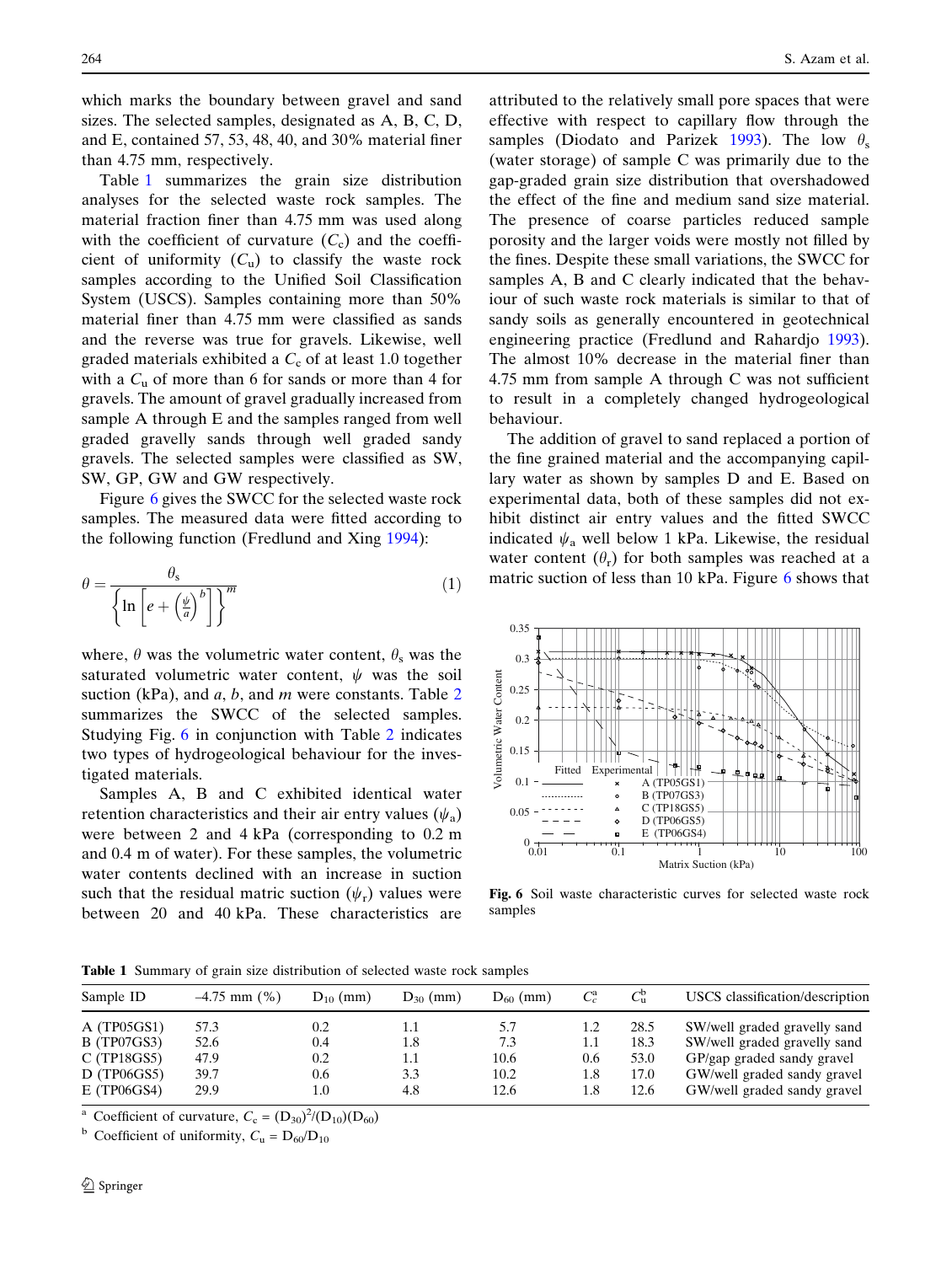| Sample ID  | Saturated volumetric       | Residual volumetric<br>Air entry<br>value $\psi_a$ (kPa)<br>suction $\psi_r$ (kPa)<br>water content $\theta_r$ |      | Residual matric | Fitting parameters |      |      |
|------------|----------------------------|----------------------------------------------------------------------------------------------------------------|------|-----------------|--------------------|------|------|
|            | water content $\theta_{s}$ |                                                                                                                |      | $a$ (kPa)       | b                  | m    |      |
| A(TP05GS1) | 0.31                       | 3.42                                                                                                           | 0.14 | 39.80           | 8.08               | 1.88 | 0.68 |
| B(TP07GS3) | 0.30                       | 2.56                                                                                                           | 0.19 | 21.54           | 3.98               | 2.07 | 0.36 |
| C(TP18GS5) | 0.22                       | 3.10                                                                                                           | 0.12 | 40.06           | 7.70               | 1.08 | 0.76 |
| D(TP06GS5) | 0.29                       | 0.16                                                                                                           | 0.14 | 9.62            | 0.53               | 0.42 | 1.21 |
| E(TP06GS4) | 0.34                       | 0.02                                                                                                           | 0.13 | 0.38            | 0.12               | 5.94 | 0.32 |

<span id="page-6-0"></span>Table 2 Summary of the SWCC of selected waste rock samples

the volumetric water content of sample D varied steadily through the entire range of applied suction. When the amount of fines was further reduced (sample E), the void spaces between the gravels were substantially larger and remained unsaturated (Fredlund and Rahardjo [1993](#page-8-0)). Sample E exhibited a sharp drop in the volumetric water content from 0.01 to 0.1 kPa and thereafter decreased gradually. Collectively, samples D and E exhibited a rock-like hydrogeological behaviour that was different from the soil-like behaviour displayed by samples A, B, and C.

The observed SWCC of the selected samples is attributed to the type of internal structure developed by the waste rock materials. Based on a material fraction finer than 4.75 mm, a 45% sand size in the samples was found to be sufficient to create a fines matrix that contained some of the individual gravel particles. Irrespective of whether the coarse particles were in contact or not, the fines filled the entire space left vacant by the coarse particles (Wickland and Wilson [2005](#page-9-0)). The smaller void sizes in this matrixsupported internal structure were responsible for some water retention as indicated by a  $\psi_a$  equal to 2–4 kPa (samples A, B, and C). On the contrary, when the amount of fines was lower than 45% of the above grain size limit, the coarse particles were touching one another and left behind larger void spaces. The larger pores in such a clast-supported internal structure were insignificant in water retention and hence the air entry values were negligibly small (Indrawan et al. [2006\)](#page-8-0). The coarse grained waste rock material (samples D and E) was observed to start de-saturating at  $\psi$  = 0.01 kPa and was found to be almost completely drained before an applied matric suction of only 10 kPa.

Table 3 gives the measured saturated hydraulic conductivity for the fine grained waste rock (samples A, B, and C). The average of the observed  $k_{\text{sat}}$  values was  $3.5 \times 10^{-3}$  cm/s with a standard deviation of 1.2. The almost constant  $k_{\text{sat}}$  confirms the predominance of a matrix-supported internal structure in these samples. The removal of about 10% material finer than 4.75 mm from sample A through C was inconsequential in a significant increase in the saturated hydraulic conductivity. This is similar to the findings of Indrawan et al. ([2006\)](#page-8-0) for mixtures of a fine grained residual soil and gravel. The small variations in the observed  $k_{\text{sat}}$  are attributed to the combined effect of dry density and grain size distribution.

The  $k_{\text{sat}}$  of samples D and E was not measured because of their large grain size which was incompatible with the conventional size testing equipment. Measurements using a sub-fraction would have resulted in lower values because of the preclusion of porosity associated with the larger grain size material. According to Newman [\(1999](#page-8-0)), an average value of  $1 \times$  $10^{-1}$  cm/s should be taken as the  $k_{\text{sat}}$  of coarse waste rocks such as those obtained from the Golden Sunlight Mines. Under saturated conditions, the coarse grained waste rock can drain several orders of magnitude faster than the fine grained material (Diodato and Parizek [1993](#page-8-0)).

Figure [7](#page-7-0) plots the estimated hydraulic conductivity functions for the selected waste rock samples. The hydraulic conductivity functions were determined by dividing the SWCC into several equal volumetric water content increments as described by Fredlund et al. ([1994\)](#page-8-0). This method requires the use of various parameters obtained from the SWCC and  $k_{\text{sat}}$  data as input. Since the continuous mathematical function

Table 3 Measured saturated hydraulic conductivity of selected waste rock samples

| Sample ID                                      | $-4.75$ mm $(\% )$   | Dry density $(kg/m3)$   | Void ratio           | $k_{\text{sat}} \times 10^{-3}$ (cm/s) |
|------------------------------------------------|----------------------|-------------------------|----------------------|----------------------------------------|
| A(TP05GS1)<br><b>B</b> (TP07GS3)<br>C(TP18GS5) | 57.3<br>52.6<br>47.9 | 1,900<br>1.990<br>1.990 | 0.36<br>0.30<br>0.30 | 3.4<br>2.3<br>4.7                      |
|                                                |                      |                         |                      |                                        |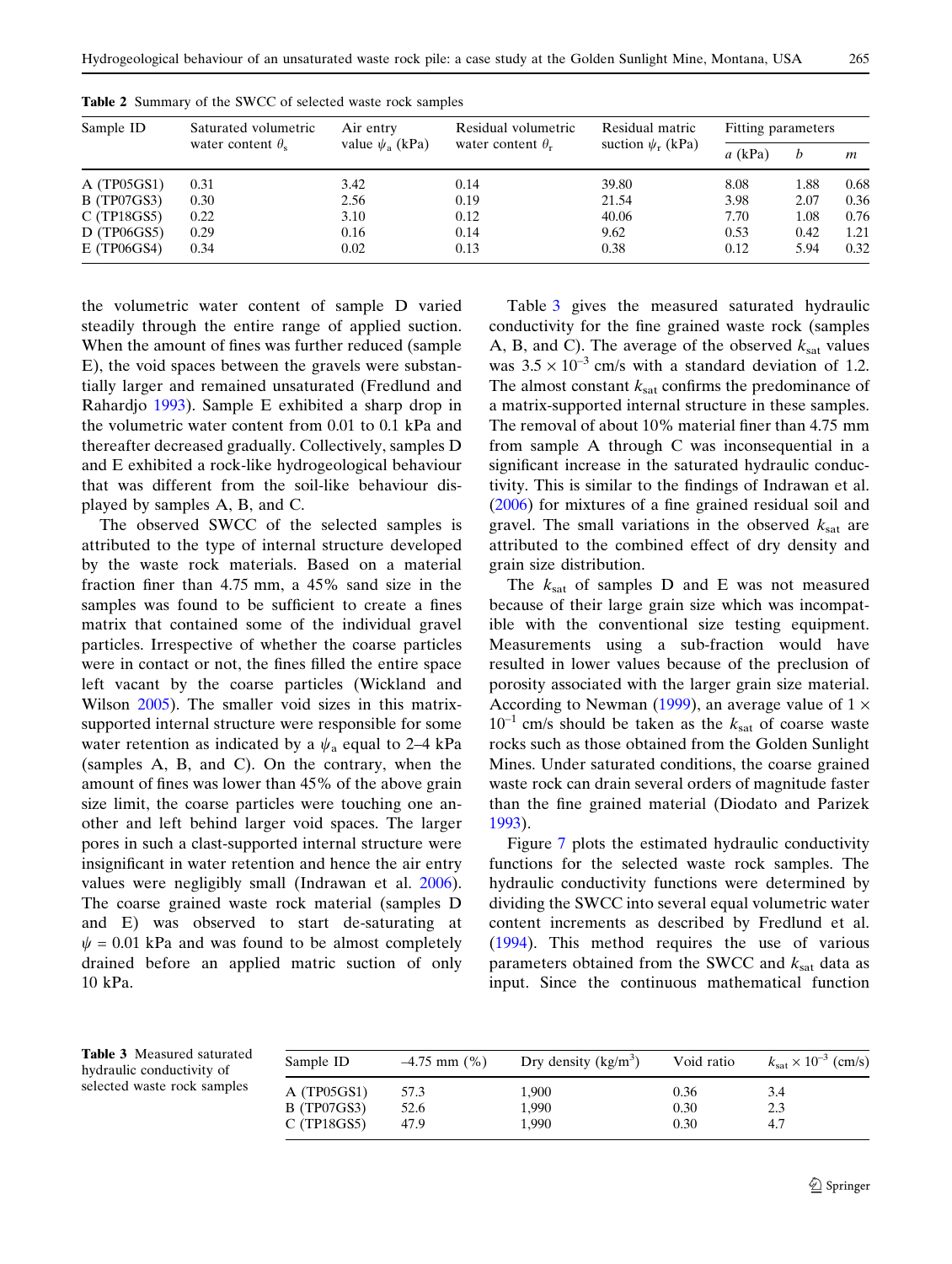<span id="page-7-0"></span>developed by Fredlund and Xing ([1994\)](#page-8-0) for the SWCC closely matched the measured data, the parameters given in Table [2](#page-6-0) were used. Likewise, the measured  $k_{\text{sat}}$  data depicted in Table [3](#page-6-0) (for samples A, B and C) along with the assumed  $k_{\text{sat}}$  of  $1 \times 10^{-1}$  cm/s (for samples D and E) were used.

For samples A, B and C,  $k_{\text{sat}}$  was found to be constant up to the respective air entry values. Thereafter, air began to replace water in the pore space and the hydraulic conductivity dropped rapidly such that it ranged between  $7 \times 10^{-6}$  and  $1 \times 10^{-5}$  cm/s at 100 kPa. The shapes of the hydraulic conductivity functions were similar due to the similarity in SWCC depicted in Fig. [6](#page-5-0) (Fredlund et al. [1994\)](#page-8-0). The insignificant variation in the rate of decrease in the unsaturated hydraulic conductivity of these three samples highlights the influence of a matrix-supported internal structure.

The selection of an average  $k_{\text{sat}}$  for samples D and E affected the absolute value of the resulting hydraulic conductivity functions but not the shape as reflected by the air entry values, which closely matched those depicted in Table [2](#page-6-0). The unsaturated hydraulic conductivity decreased to  $5 \times 10^{-7}$  cm/s at a matric suction of 7.4 kPa for sample D and 0.4 kPa for sample E. Clearly, the rate of decrease of unsaturated hydraulic conductivity in these samples was much higher than the former set of samples (A, B and C). The low water retention capability resulted in rapid drainage in the clast-supported internal structure of samples D and E.

#### Physical model of east pile

Figure 8 gives a physical model to describe the hydrogeological behaviour of the East Pile. The waste rock pile was bounded by a natural side hill along which the deposited material developed an angle of repose face  $(38^{\circ})$ , and a traffic surface at the top. Material segregation during end dumping resulted in a distinct rubble zone at the base of the pile. The presence of interfingered dipping beds was also related to gravity sorting of the deposited material exhibiting extensive grain size variation. Since the waste rock was dumped from various platforms in the pile, the fine grained portion of one load mixed with the coarse fraction of a previous load and vice versa. Therefore, continuous beds extending from the surface to the pile toe did not exist in the pile.

In addition to end dump construction (causing material segregation) and mine sequencing (causing interfingered bedding), the spatial variability within the waste rock pile was affected by the geological origin of the materials and the weathering processes. The predominantly shale and latite rocks with extensive sulphide disseminations underwent both physical and chemical weathering due to the fluctuating temperature and relative humidity in the semi arid climate of south western Montana. The interrelated physical processes (abrasion, particle crushing, growth of mineral and ice crystals and slaking due to volume changes in clay minerals) and chemical processes (dissolution, oxidation, hydrolysis, diffusion and precipitation) imparted extensive material heterogeneity in the East Pile. The appearance of weathering increased with material age (since deposition in the pile) as marked by particle breakdown and pyrite staining. The degree of weathering varied between layers but was greater in the predominantly shale layers.

The internal structure of the waste rock governs the hydrogeological behaviour of the East Pile which



Fig. 7 Estimated hydraulic conductivity functions for selected waste rock samples



Fig. 8 Physical model describing the hydrogeological behaviour of the East Pile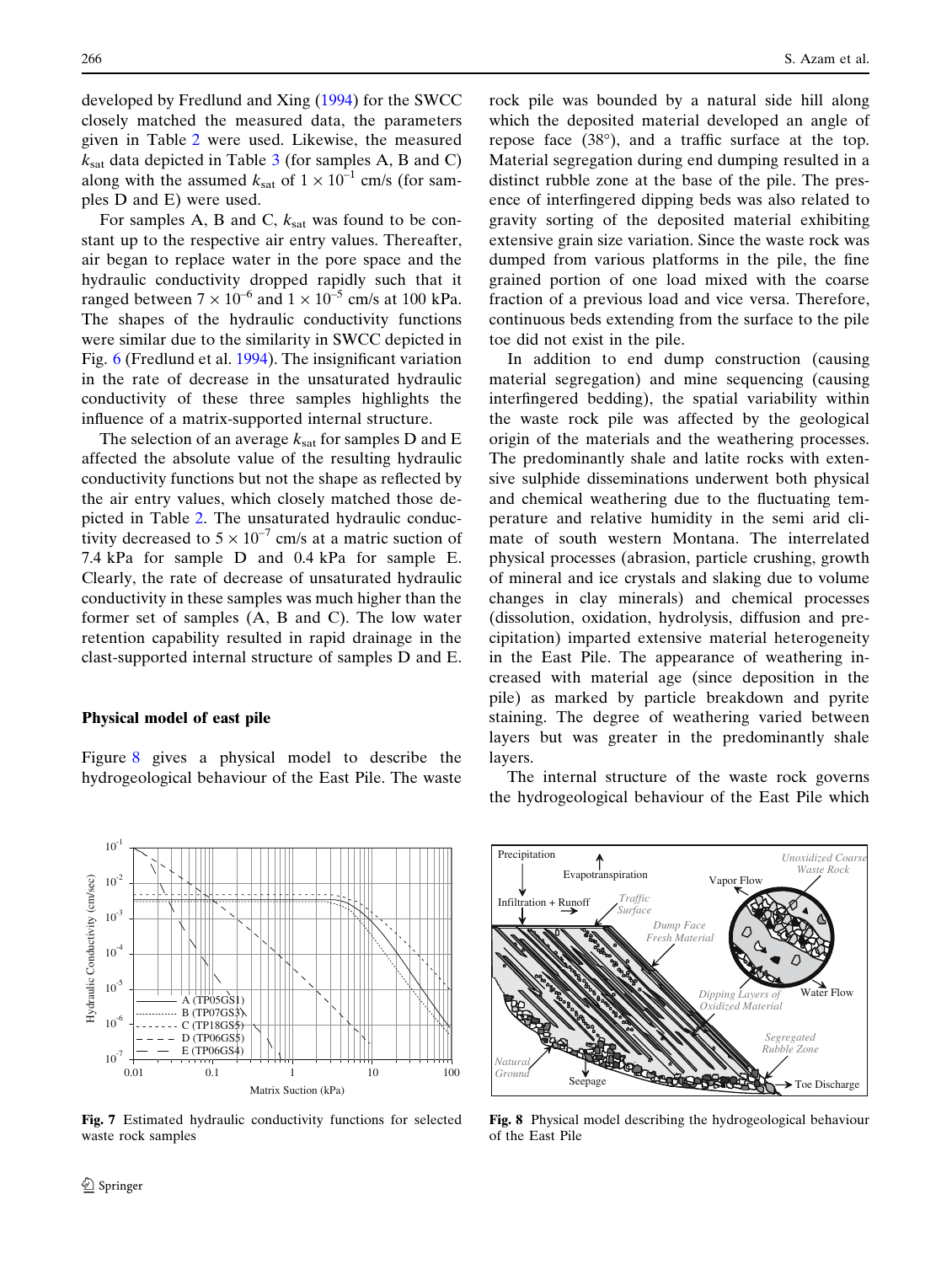<span id="page-8-0"></span>remains unsaturated most of the year because of the low precipitation and the high evapotranspiration prevalent in the region. The fine grained layers developed a matrix-supported internal structure that retained water due to their small pore sizes. These layers formed the principle pathways for water flow in the desiccated pile. Conversely, the coarse grained layers formed a clast-supported internal structure that was generally dry and acted as a vent for the flow of water vapour. The coarse basal rubble zone provided access for the entry of oxygen through advective and diffusive gas flow along the foundation of the waste rock pile. In the case of occasional high infiltration events, the fine grained layers will act as capillary barriers thereby locally reducing stability due to pore pressure increase. This can be offset by the coarse grained layers through which water moves rapidly; the basal rubble zone can serve as a toe drain (Taylor and Greenwood [1985](#page-9-0)).

#### Summary and conclusions

The hydrogeological behaviour of waste rock piles is governed by parent geology, mining operation, construction practice and weathering processes. The resulting variable heterogeneity in such man-made earth structures require site specific correlations. Based on field investigations and laboratory characterization, a physical model was developed for the East Pile at the Golden Sunlight Mine in Montana, USA. The pile was bounded by a top traffic surface, a basal rubble zone and a 38° face. Internally, the pile comprised of interfingered dipping beds of fine and coarse materials. The fine grained layers developed a matrix-supported structure that retained water due to their small pore sizes. Conversely, the coarse grained layers formed a clast-supported structure that was generally dry and acted as a vent for the flow of water vapour.

The matrix-supported internal structure was found in waste rock with more than 45% material finer than 4.75 mm. The behaviour of the investigated samples containing 57, 53, and 48% material finer than 4.75 mm can be categorized as soil-like. The air entry values and the residual matric suction for these samples ranged from 2 to 4 kPa and from 20 to 40 kPa, respectively. Likewise, the average of the measured  $k_{\text{sat}}$  values was  $3.5 \times 10^{-3}$  cm/s. The hydraulic conductivity maintained the saturated value up to the air entry value and varied from  $7 \times 10^{-6}$  to  $1 \times 10^{-5}$  cm/s at 100 kPa matric suction.

The clast-supported internal structure resulted in a rock-like hydrogeological behaviour of waste rock samples that were classified as well graded sandy gravel. Comprising of 40 and 30% material finer than 4.75 mm, the two selected samples exhibited air entry values well below 1 kPa and residual matric suctions of less than 10 kPa. The assumed  $k_{\text{sat}}$  of  $1 \times 10^{-1}$  cm/s dropped by more than six orders of magnitude ( $5 \times$  $10^{-7}$  cm/s) at low matric suctions of 7.4 kPa and 0.4 kPa for the investigated samples, respectively.

Acknowledgments The authors acknowledge the financial support provided by Placer Dome Inc. and Golden Sunlight Mine. Thanks to Dr. Bruno Bussière of the Université du Québec en Abitibi-Témiscamingue, Canada for reviewing the manuscript.

# References

- Azam S (2000) Collapse and compressibility behavior of arid calcareous soil formations. Bull Eng Geol Environ 59(3):211–217
- Diodato DM, Parizek RR (1993) Unsaturated hydrogeologic properties of reclaimed coal strip mines. Groundwater 32:108–118
- Fala O, Aubertin M, Molson JW, Bussiere B, Wilson GW, Chapuis R, Martin V (2003) Numerical modeling of unsaturated flow in uniform and heterogeneous waste rock piles. In: Proceedings of the 6th international conference on acid rock drainage, Cairns, Australia 1:895–902
- Fredlund DG, Rahardjo H (1993) Soil mechanics for unsaturated soils. Wiley, New York
- Fredlund DG, Xing A (1994) Equation for the soil water characteristic curve. Canad Geotech J 31:521–532
- Fredlund DG, Xing A, Huang S (1994) Predicting the permeability function for unsaturated soils using the soil water characteristic curve. Canad Geotech J 31:533–546
- Herasymuik G, Azam S, Wilson GW, Barbour LS, Nichol C (2006) Hydrological characterization of an unsaturated waste rock dump. In: Proceedings of the 59th Canadian geotechnical conference, Vancouver, BC, Canada
- Indrawan IGB, Rahardjo H, Leong EC (2006) Effects of coarsegrained materials on properties of residual soil. Eng Geol 82(3):154–164
- Lefebvre R, Hockley D, Smolensky J, Gélinas P (2001) Multiphase transfer processes in waste rock piles producing acid mine drainage 1: Conceptual model and system characterization. J Contam Hydrol 52:137–164
- Molson JW, Fala O, Aubertin M, Bussière B (2005) Numerical simulations of pyrite oxidation and acid mine drainage in unsaturated waste rock piles. J Contam Hydrol 78:343–371
- Morin KA, Jones CE, van Dyk RP (1994) Internal hydrogeologic monitoring of an acidic waste rock dump at Westmin Resources' Myra Falls operations, BC. In: Proceedings of the 3rd international conference on the abatement of acid drainage, Pittsburgh, USA 1:355–364
- Newman LL (1999) Preferential flow in vertically oriented unsaturated soil layers. M.Sc. Thesis, University of Saskatchewan, Saskatoon, SK, Canada
- Nichol C, Smith L, Beckie R (2000) Hydrogeologic behaviour of unsaturated waste rock: an experimental study. In: Proceed-